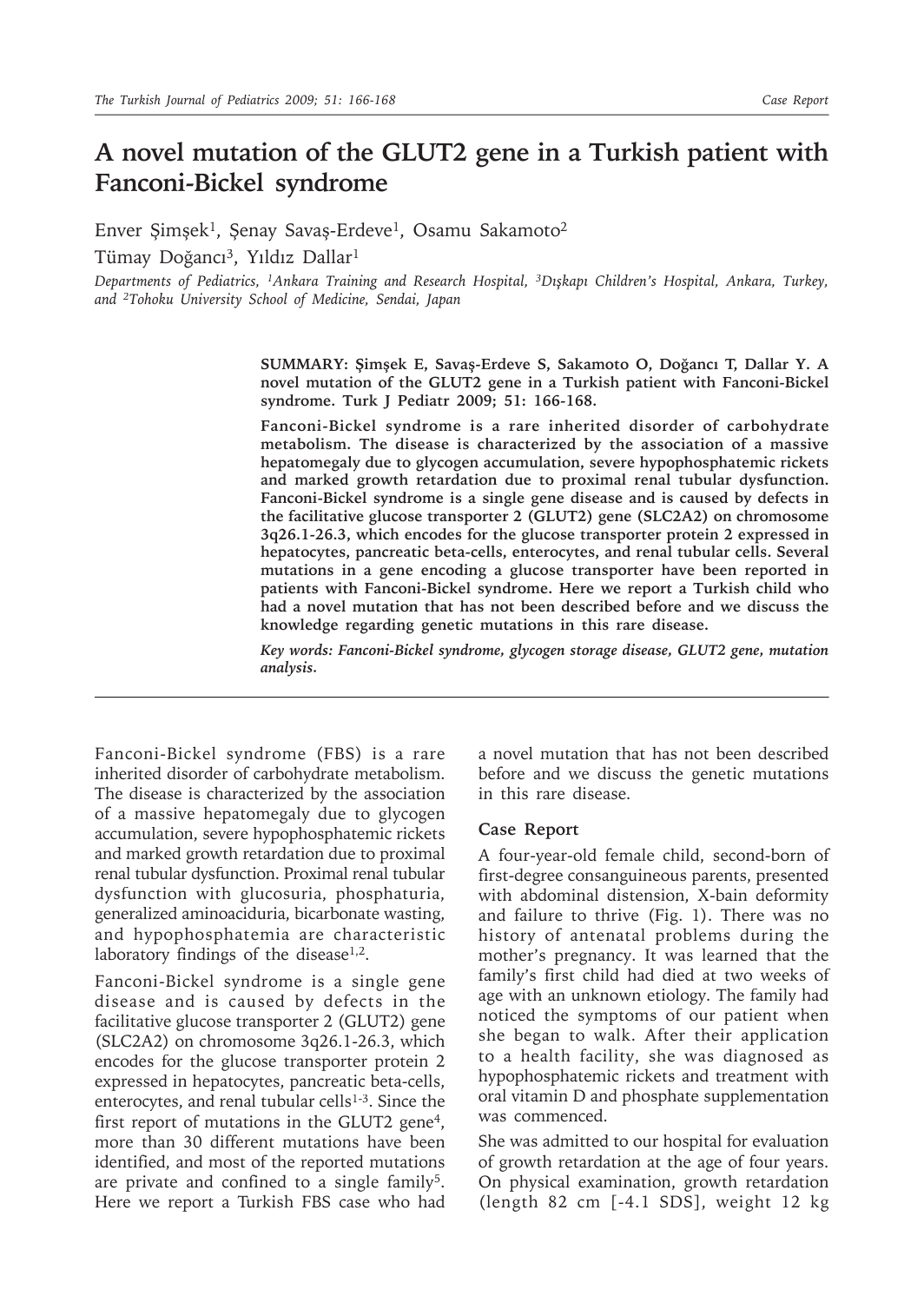

**Fig. 1.** Doll-like face, abdominal distension and X-bain deformity were present in the patient with Fanconi-Bickel syndrome.

[-1.7 SDS]), a "doll-like face" and clinical manifestations of rickets were recorded. Abdominal distension and hepatomegaly were noted. The liver was measured 6 cm below the right costal margin. The rest of the systemic examination was normal.

Laboratory examinations revealed normal serum calcium (9.4 mg/dl, normal: 8-10.2), reduced serum phosphorus (1.4 mg/dl, normal: 2.7-4.5), and markedly elevated serum alkaline phosphatase (1060 U/L, normal: 145-420 U/L) levels. Liver and kidney function tests were all normal. Serum triglyceride was high (168 mg/dl, normal: 32-99), whereas serum total cholesterol, high-density lipoprotein (HDL) cholesterol and low-density lipoprotein (LDL) cholesterol levels were normal. Fasting hypoglycemia (30 mg/dl) and postprandial hyperglycemia (120 mg/dl) were recorded. Arterial blood gas analysis revealed metabolic acidosis (pH, 7.3; bicarbonate,

18 mmol/L). Urinary pH was 7 (normal: 4.5-8), with 3+ glucosuria, 2+ proteinuria and generalized aminoaciduria. The radiologic examinations demonstrated X-bain deformity on legs. Abdominal ultrasound revealed massive hepatomegaly with enlarged kidney size. Liver biopsy showed marked accumulation of glycogen in the hepatocytes (Fig. 2). On the basis of these findings, FBS was presumed and was finally confirmed by molecular analysis of the GLUT2 gene. All coding exons, including flanking introns in the GLUT2 gene, were amplified by polymerase chain reaction (PCR) from genomic DNA. The PCR products were directly sequenced using a Big Dye Primer Cycle Sequencing kit and an ABI 310 Genetic Analyzer (PE Applied Biosystems, Foster City, CA, USA). Direct sequencing revealed two-base deletion (c.835\_836delGA) with a homozygous pattern in exon 6, which resulted in a creation of a premature-termination codon (p.E279KfsX6) (Fig. 3).

Symptomatic treatment with calcitriol, neutral phosphorus and Shohl solution was started and the mother was advised to feed the child by



**Fig. 2.** The liver biopsy revealed swollen and vacuolated hepatocytes consistent with glycogenosis (hematoxylin and eosin, X100).